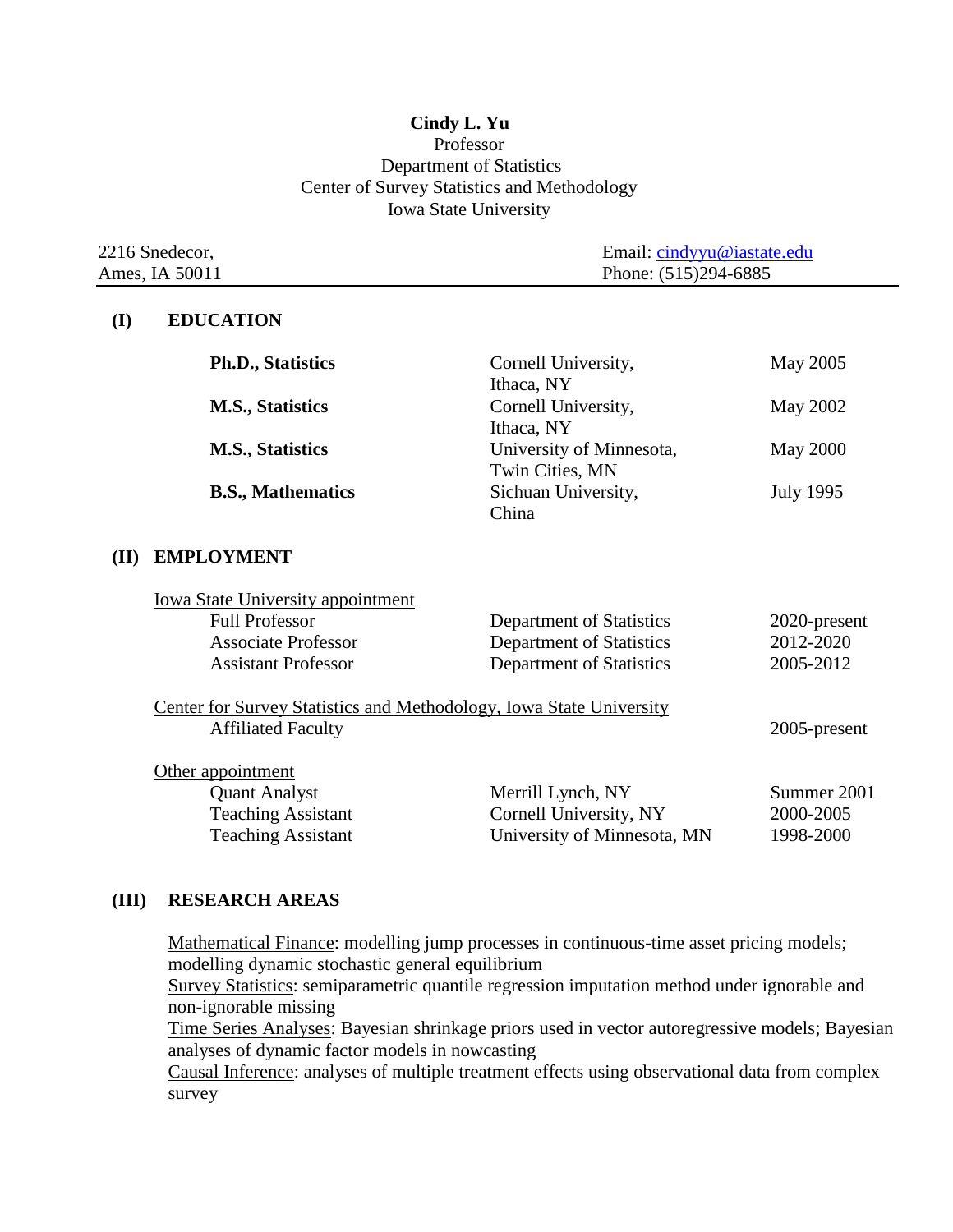### **(IV) PUBLICATIONS**

*[alph.]* --- alphabetical order following the convention in finance journals --- graduate students whom I advised

- (a) Referred Journal Publications:
	- Li, H., Wells, M. and **Yu, C.** (2008) [*alph.*], A Bayesian Analysis of Time-Changed Levy Processes of Return Dynamics, *Review of Financial Studies*, 21: 2345-2378.
	- Chan, N. H., Chen, S., Peng, L. and **Yu, C.** (2009) [*alph.*], Empirical Likelihood Methods Based on Characteristic Functions with Applications to Levy Processes, *Journal of American Statistical Association, Theory and Methods Section,* 104: 1621–1630.
	- **Yu, C.** and Legg, J. (2010), A Calibration Experiment in a Longitudinal Survey with Errors-in-Variables, *Journal of Agricultural, Biological and Environmental Statistics,* 15: 139-157**.**
	- Legg, J. and **Yu, C.** (2010), A Comparison of Sample Set Restriction Procedures,  *Survey Methodology*, 36: 69-79.
	- Du, X., Hayes, D. and **Yu, C.** (2010), Dynamics of Biofuel Stock Prices: A Bayesian Approach, *American Journal of Agricultural Economic,* 93 (2): 418–425*.*
	- **Yu, C**., Li, H. and Wells, M. (2011), Estimation of Levy Jump Models Under the Risk Neutral and Physical Measure Using Stock and Option Prices, *Mathematical Finance*, 21, No. 3: 383–422.
	- Kim, J. and **Yu, C.** (2011), A semi-parametric estimation of mean functionals with nonignorable missing data, *Journal of American Statistical Association, Theory and Methods Section*, 106: 157-165.
	- Li, W.**\***, **Yu, C.**, Carriquiry, A. and Kliemann, W. (2011), The Asymptotic Behavior of the R/S Statistic for Fractional Brownian Motion, *Statistics and Probability Letters*, 81: 83-91.
	- Kim, J. and **Yu, C.** (2011), A New Replication Method for Two-phase Stratified Sampling, *Survey Methodology,* 37 (1): 67-74.
	- Du, X., **Yu, C.** and Hayes, D. (2011), Speculation and Volatility Spillover in the Crude Oil and Agricultural Commodity Markets: A Bayesian Analysis, *Energy Economics*, 33: 497– 503*.*
	- Du, X., Hennessy, D. and **Yu, C.** (2012), Testing Day's Conjecture that More Nitrogen Decreases Crop Yield Skewness, *American Journal of Agricultural Economic,* 94: 225- 237.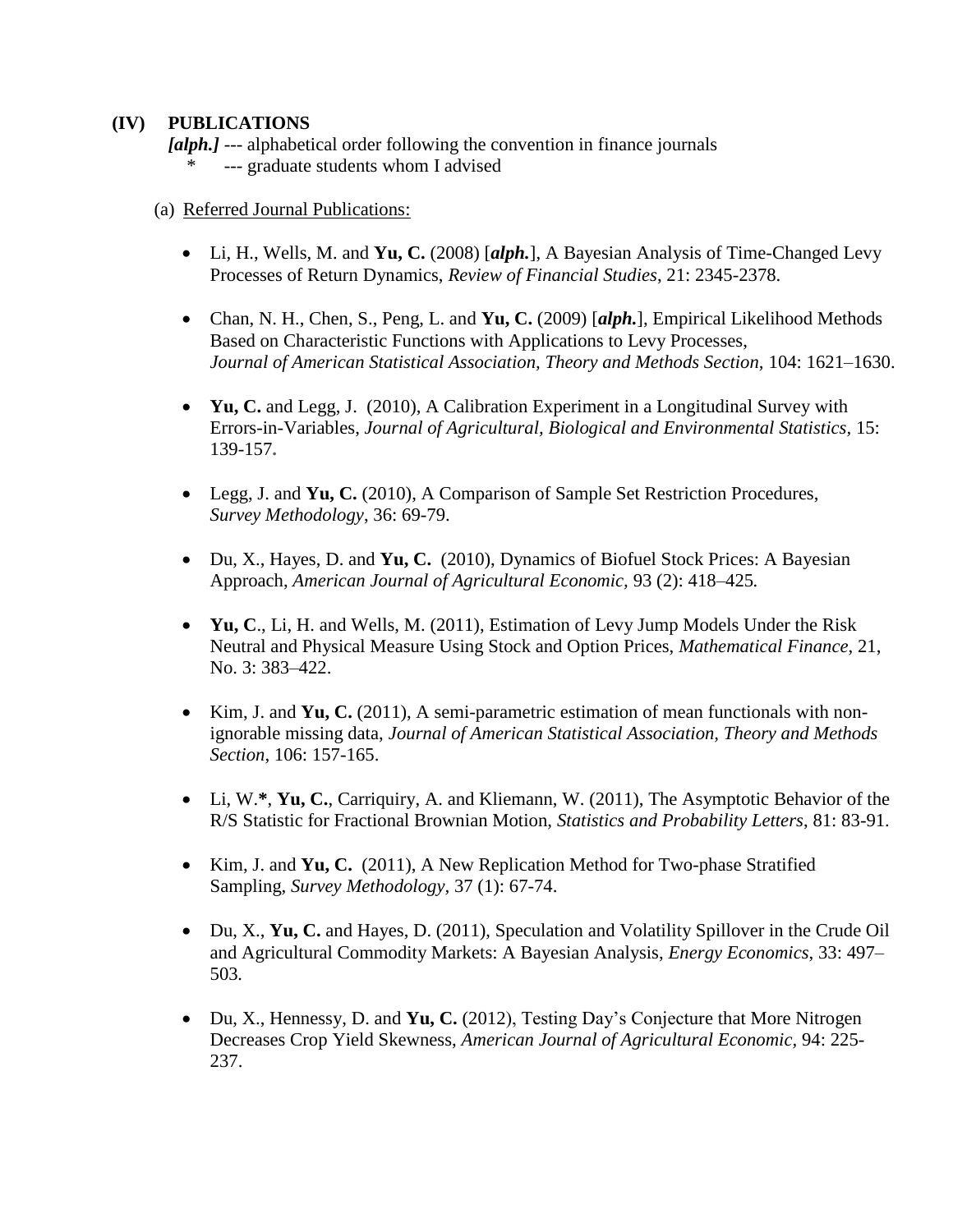- Chen, S., Peng, L. and **Yu, C.** (2013), Empirical Likelihood Estimation and Test Based on Conditional Characteristic Function, *Bernoulli*, 19 (1): 228-251.
- Li, H., Li, T. and **Yu, C.** (2013) [*alph.*], No-Arbitrage Taylor Rules with Switching Regimes, *Management Science*, 59 (10): 2278-2294.
- **Yu, C.**, Legg, J. and Liu, B.\* (2013), Estimating Multiple Treatment Effects Using Twophase Regression Estimators, *Electronic Journal of Statistics,* 7 (0): 2737-2761.
- Du, X., **Yu, C.,** Hennessy, D. and Miao R. (2015), Geography of Crop Yield Skewness, *Agricultural Economics,* 46: 1-11.
- Potoski, M., Urbatsch, R., and **Yu, C.** (2015), Temperature Biases in Public Opinion Surveys, *Weather, Climate and Society,* 7:2: 192-196.
- Chen, S.**\*** and **Yu, C.** (2016), Parameter Estimation Through Semiparametric Quantile Regression Imputation, *Electronic Journal of Statistics*, Vol. 10, No. 2: 3621-3647.
- Kou, S., **Yu, C.,** and Zhong, H.\* (2017) [*alph.*], Jumps in Equity Returns Before and During the Financial Crisis, *Management Science*, Vol. 63, No. 4: 988-1010.
- Liu, B.**\***, **Yu, C.**, Price, M.\* and Jiang, Y. (2018), Generalized Method of Moments Estimators for Multiple Treatment Effects Using Observational Data from Complex Survey, *Journal of Official Statistics,* Vol. 34, No. 3: 753-784.
- Zhang, Y.**\***, **Yu, C.,** Li, H. and Hong, Y. (2018), Nowcasting China's Gross Domestic Product Using a Bayesian Approach, *Journal of Management Science and Engineering*, 3(4): 232-258.
- Follett, L.**\*** and **Yu, C.** (2019), Achieving Parsimony in Bayesian VARs with the Horseshoe Prior, *Econometrics and Statistics,* 11: 130-144.
- Berg. E. and **Yu, C.** (2019), Semi-parametric Quantile Regression Imputation for a Complex Survey with Application to the Conservation Effects Assessment Project, *Survey Methodology*, Vol. 45, No. 2: 249-270.
- Li, E., Li, H., Wang, S. and **Yu, C.** (2019) [*alph.*], Macroeconomic Risks and Asset Pricing: Evidence from a Dynamic Stochastic General Equilibrium Model, *Management Science,* Vol. 65, No. 8, 3585–3604.
- Price, M.**\***, **Yu, C.,** Hennessy, D. and Du, X. (2019), Are Actuarial Crop Insurance Rates Fair? An Analysis Using a Penalized Bivariate B-spline Method, *Journal of the Royal Statistical Society, Series C (Applied Statistics)*, Vol. 68, Part 5, pp. 1207-1232.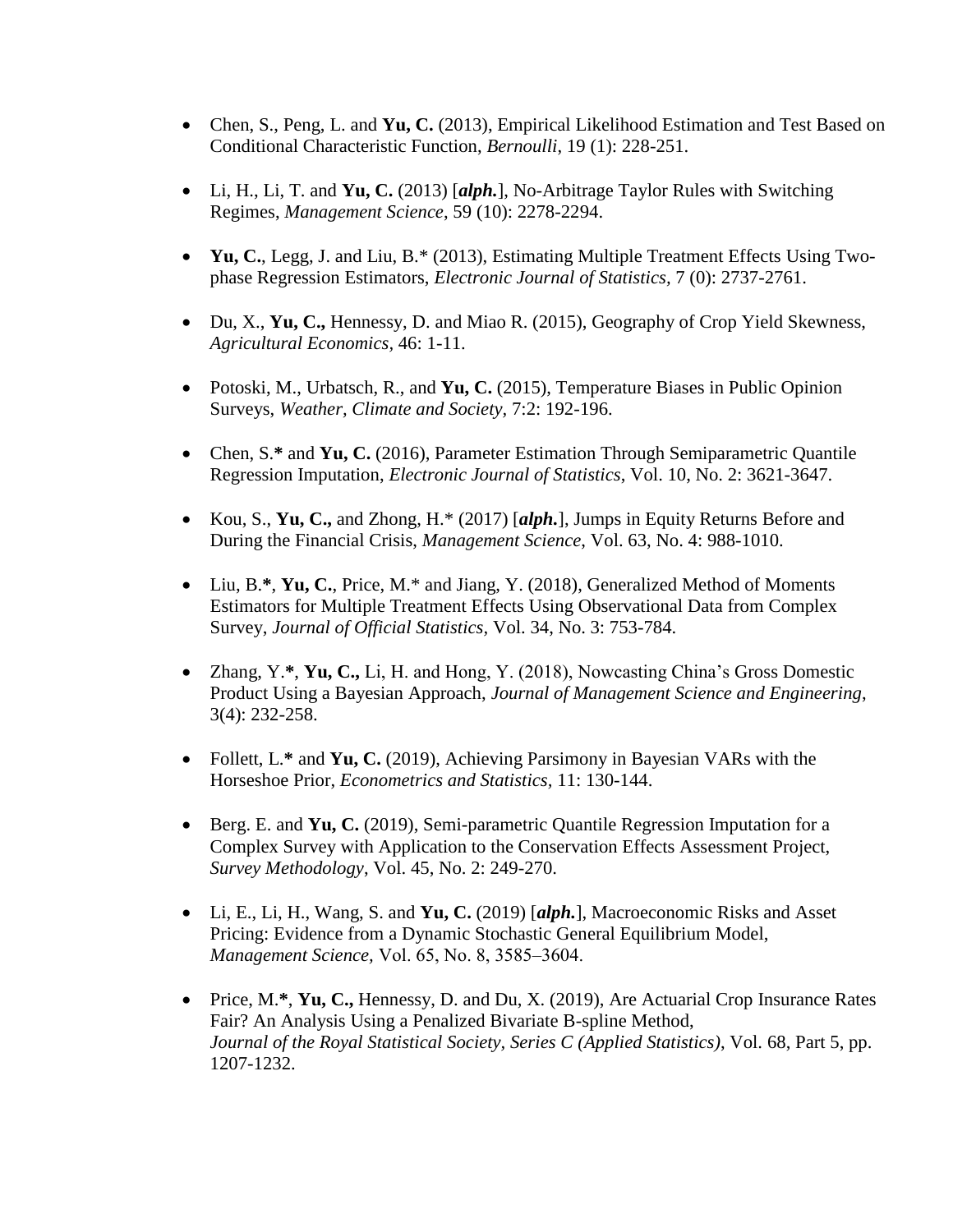- **Yu, C.**, Li, J., Karl, M. and Krueger, T. (2020), Obtaining a Balanced Area Sample for the Bureau of Land Management Rangeland Survey, *Journal of Agricultural, Biological and Environmental Statistics,* Vol. 25, No. 2, 250-275.
- Stuart, M.\* and **Yu, C.** (2020), A Computationally Efficient Method for Selecting a Split Questionnaire Design, *Communications in Statistics - Simulation and Computation*, published on line <https://doi.org/10.1080/03610918.2019.1697819> .
- Zhang, Y.\*, **Yu, C.** and Li, H. (2021), Nowcasting GDP Using Dynamic Factor Model with Unknown Number of Factors and Stochastic Volatility: A Bayesian Approach, *Econometrics and Statistics*, in press, <https://doi.org/10.1016/j.ecosta.2021.08.009> .
- Luo, J.\* and **Yu, C.** (2021), Determining Number of Factors in Dynamic Factor Models Contributing to GDP Nowcasting, *Mathematics,* **2021**, *9*(22), 2865, <https://doi.org/10.3390/math9222865>.
- Berg, E. and **Yu, C.** (2022), Estimation for Nonignorable Missing Response or Covariate Using Semi-parametric Quantile Regression Imputation and a Parametric Response Probability Model, *Statistica Sinica*, 32:1-21, https://doi.org/[10.5705/ss.202020.0053](https://doi.org/10.5705/ss.202020.0053) .

# (b) Book Reviews

• **Yu, C.** (2013), Generalized Estimating Equations Second Edition by Hardin, J. and Hilbe, J., *Journal of American Statistical Association,* 108(504): 1553.

# (c) Articles Under Revision or Review:

- Wang, Z\*, Zhu, Z and **Yu, C.** (2022), Variable Selection in Macroeconomic Forecasting with Many Predictors, under revision for *Econometrics and Statistics*.
- Li, H., Li, T. and **Yu, C.** (2022) [*alph.*], Optimal Monetary Policy and Term Structure in a Continuous-Time DSGE Model, submitted to *Journal of Monetary Economics*.
- Li, H., Ma, G.\* and Yu, C. (2022) Cross-Sectional Analysis of Conditional Stock Returns: Quantile Regression with Machine, submitted to *Journal of Finance*.
- Li, E., Ma, G.\*, Wang, S. and **Yu, C.** (2022) [*alph.*], Fundamental Anomalies, submitted to *Review of Financial Studies*. SSRN [https://papers.ssrn.com/sol3/papers.cfm?abstract\\_id=3783526](https://papers.ssrn.com/sol3/papers.cfm?abstract_id=3783526).

# (d) Articles in Preparation: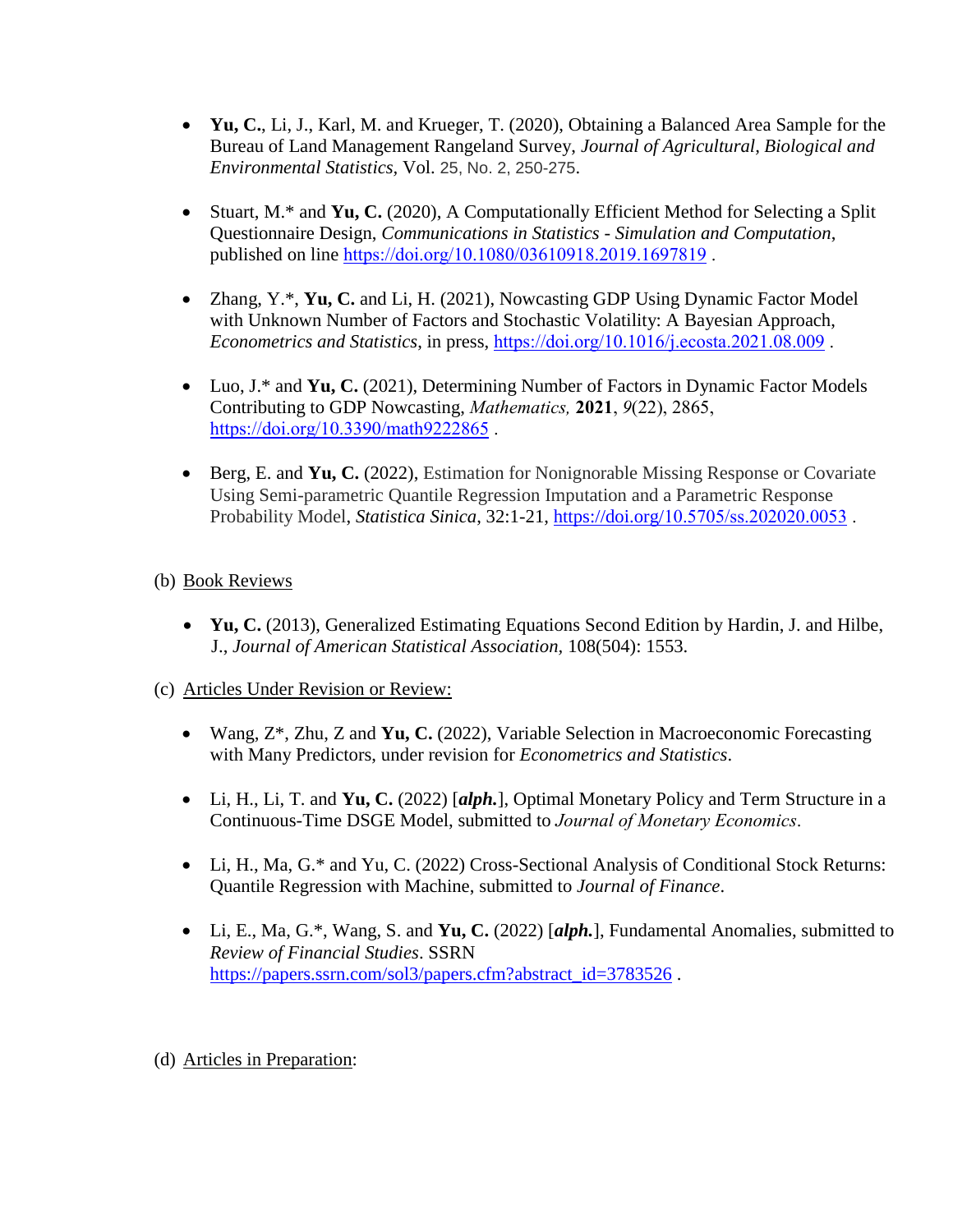- Inverse Leverage Effect: from Cryptocurrencies to Meme Stocks (with Follett, L.\*, Kou, S., and Stuart, M.\*)
- Improving Hedging Portfolios Using Machine Learning Via Gaussian Process Hyperparameter Tuning (with Chen, Z.\* and Li, H.)
- A-Optimal Split Questionnaire Designs for Multivariate Continuous Variables (with Jang,  $D.*$  and Zhu, Z.)
- Causal Inference Under Missing not at Random Assumption Using Quantile Regression Imputation (with Ma, G.\*, and Wang, Z.)
- Linkages Between Rural Community Wealth and Health Care Provision: Findings of a Survey of 150 Small Rural U.S. Towns (with Pender, J, Kuhns, M., Larson, J. and Huck, S.)
- A Composite Estimation Method for Combining Bureau of Land Management Upland Monitoring Surveys: An Example Application in Wyoming (with Garman, S.)

# **(V) GRANT AWARDS**

- USDA Natural Resources Conservation Service (NRCS) **PI,** Resource Inventory and Assessment Division. "Development of Point Re-Weighting at Various Scales for CEAP-Grazing Land project", \$100,000, 2021-2022. **PI,** Resource Inventory and Assessment Division. "Development of Point Re-Weighting at Various Scales for CEAP-Grazing Land project", \$100,000, 2020-2021. **PI,** Resource Inventory and Assessment Division. "Development of Point Re-Weighting at Various Scales for CEAP-Grazing Land project", \$100,000, 2019-2020.
- U.S. Department of the Interior Bureau of Land Management (BLM) **PI,** Bureau of Land Management. "Statistical Support for the BLM Landscape Monitoring Framework", \$395,000, 2021-2025.

**PI,** Bureau of Land Management. "Statistical Support for the BLM Landscape Monitoring Framework", \$350,000, 2020-2021.

**PI,** Bureau of Land Management. "Statistical Support for the BLM Landscape Monitoring Framework", \$1,750,000, 2013-2019.

• USDA Agricultural Research Service (ARS) **PI,** ARS Jornada Experimental Range. "Design, Implementation, Integration, and Analysis for the Bureau of Land Management Landscape Monitoring Framework", \$315,000, 2019- 2021.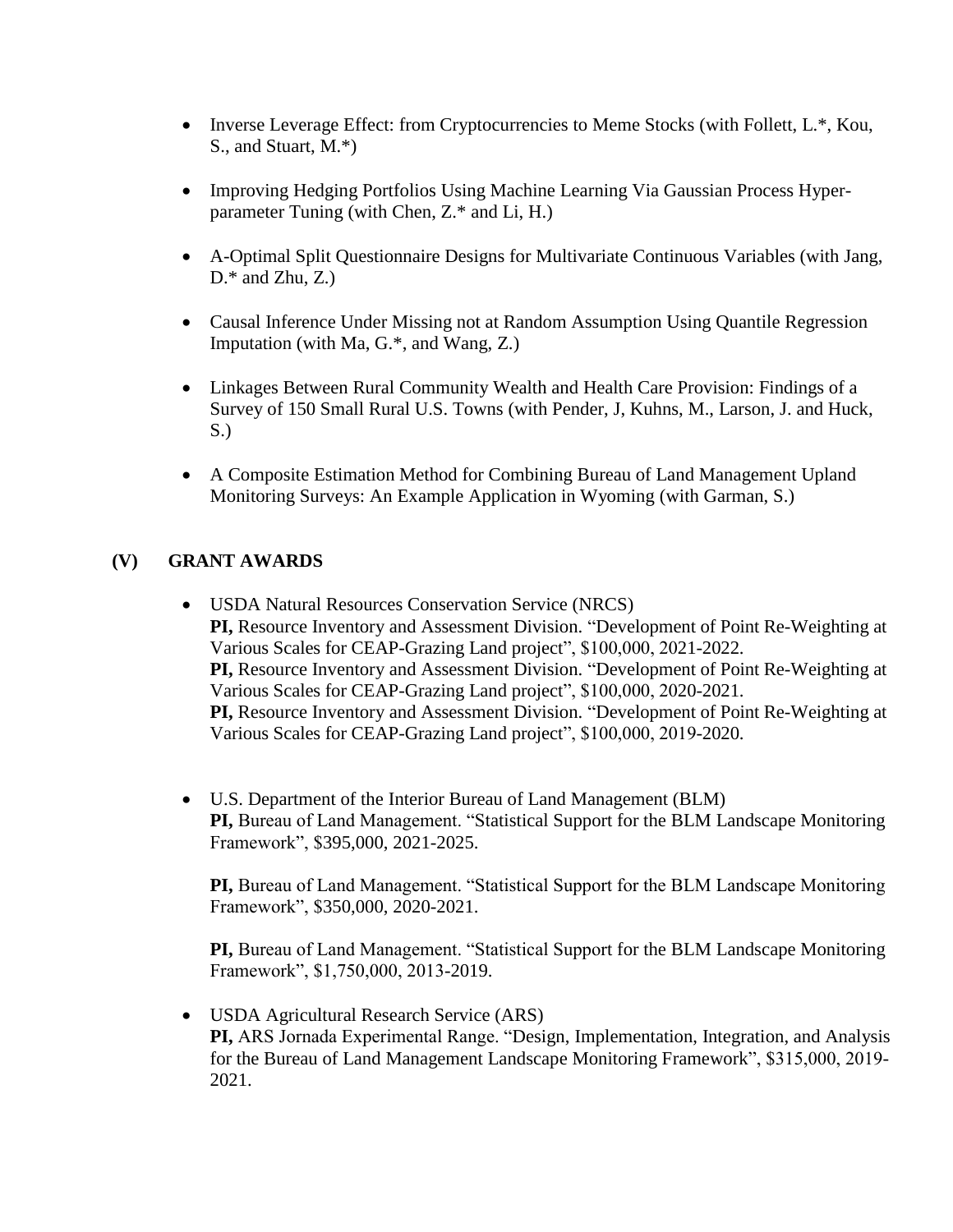- USDA Natural Resources Conservation Service (NRCS) **Co-PI**, USDA Natural Resources Conservation Service. (PI: Z. Zhu), "Statistical and Survey Methods Support for the National Resources Inventory", \$ 6,777,450, 2017-2020. 25% effort.
- National Center for Food and Agricultural Policy **Co-PI**, National Center for Food and Agricultural Policy (PI: Z. Zhu), "Pet Ownership and Demographic Surveys", \$361,361, 2016-2018. 30% effort
- USDA Economic Research Service (ERS) **PI**, USDA Economic Research Service. "Survey on Rural Community Wealth and Health Care Provision", \$40,000, 2015-2016.
- USDA Natural Resources Conservation Service (NRCS) **Co-PI**, USDA Natural Resources Conservation Service. (PI: Z. Zhu), "Statistical and Survey Methods Support for the National Resources Inventory", \$ 9,500,000, 2014-2017. 25% effort.
- USDA Natural Resources Conservation Service (NRCS) **Co-PI**, USDA Natural Resources Conservation Service. (PI: E. Berg), "Statistical and Survey Methods Support for the Conservation Effects Assessment Project", \$500,000, 2013-2016. 33% effort.
- USDA Natural Resources Conservation Service (NRCS) **Co-PI**, USDA Natural Resources Conservation Service. (PI: S. Nusser), "Developing Integrated Grazinglands Surveys", \$150,000, 2012-2013. 80% effort.
- USDA Natural Resources Conservation Service (NRCS) **Co-PI**, USDA Natural Resources Conservation Service. (PI: Z. Zhu), "Statistical and Survey Methods Support for the National Resources Inventory", \$ 8,200,000, 2011-2014. 15% effort.
- USDA National Agricultural Statistics Service (NASS) **Co-PI**, USDA National Agricultural Statistics Service. (PI: J. Kim), "New Approaches for Area Frame Development, Area Sample Design, and Geospatial Data Collection", \$1,019,050, 2011-2016. 25% effort.
- USDA Economic Research Service (ERS) **PI**, USDA Economic Research Service. "Effects of Community Assets on Rural Business Development", \$689,873, 2010-2015.
- USDA National Agricultural Statistics Service (NASS) **Co-PI**, USDA National Agricultural Statistics Service. (PI: J. Kim), "New Approaches for Area Frame Development, Area Sample Design, and Geospatial Data Collection", \$50,000, 2010-2013. 25% effort.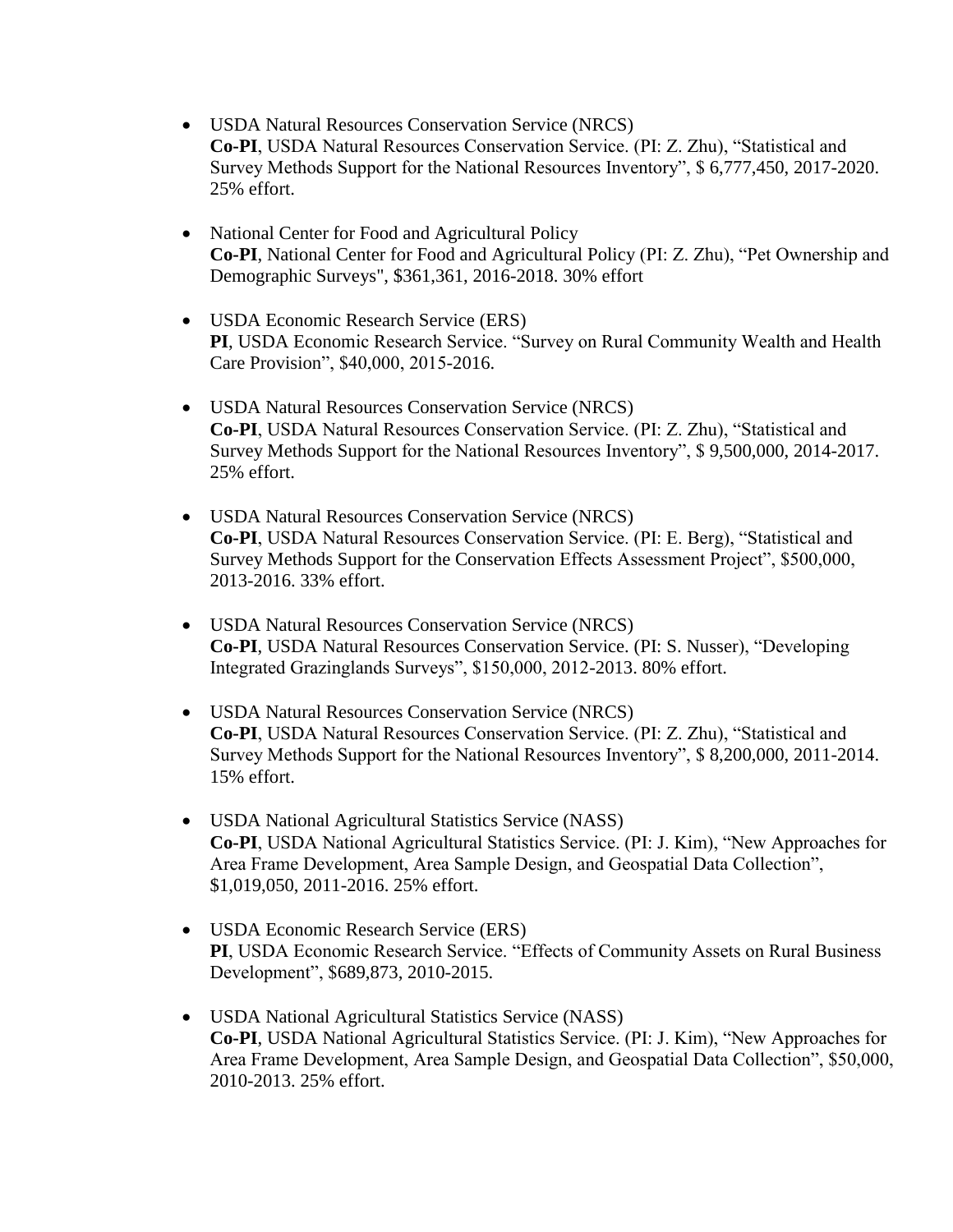• USDA Natural Resources Conservation Service (NRCS) **Co-PI**, USDA Natural Resources Conservation Service. (PI: S. Nusser), "Statistical and Survey Methods Support for the National Resources Inventory", \$15,015,387, 2005-2011. 25% effort.

# **(VI) TEACHING EXPERIENCE**

- Stat 226: *Introduction to Business Statistics* An undergraduate level course on Business Statistics – Fall 2005, Fall 2007, Fall 2008, Fall 2012, Spring 2017, Fall 2017, Fall 2019, Spring 2022
- Stat 421: *Survey Sampling Techniques* A major undergraduate/nonmajor graduate course on survey sampling designs – Spring 2006, Spring 2007, Spring 2009, Spring 2011, Spring 2012, Spring 2013, Spring 2014, Spring 2015, Spring 2019, Spring 2021
- Stat 521: *Theory and Application of Survey Sampling* A graduate level course on the practical aspects and basic theory of design and estimation in sample surveys for finite populations – Spring 2008, Spring 2010, Spring 2011
- Stat 401A or Stat 587A (Ag & Vet): *Statistical Methods for Research Workers* A nonmajor graduate course about applied statistical tools used in Agricultural and Veterinary Science – Spring 2016, Spring 2017
- Stat 401B or Stat 587B (Social Sciences): *Statistical Methods for Research Workers* A nonmajor graduate course about applied statistical tools used in Social Sciences – Spring 2018, Spring 2020
- Stat 690A: *Mathematical Finance: Continuous Time Asset Pricing Models* A Ph.D. level advanced course on mathematical finance and financial statistics – Fall 2018, Fall 2020

# **(VII) STUDENT ADVISING**

# (a) Ph.D. Students Whom I have Advised or I am Advising (count: 12)

- Zihao Chen, Statistics, expected to graduate in July 2022.
- Matthew Stuart, Statistics, expected to graduate in July 2022.
- Dae Gyu Jang, Statistics, expected to graduate in July 2022. (co-advisor: Z. Zhu)
- Jiayi Luo, Statistics, expected to graduate in July 2022.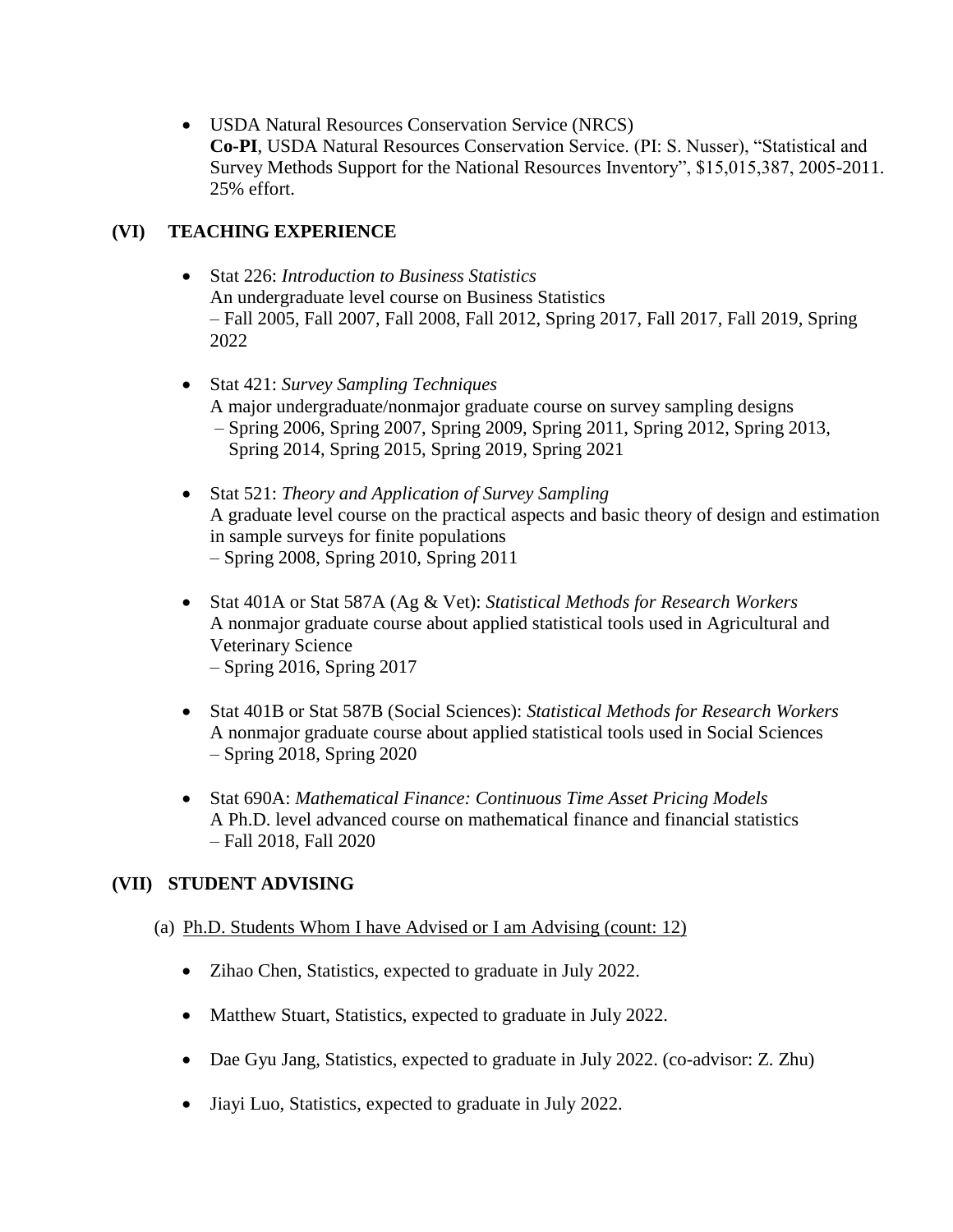- Guoliang Ma, Statistics, expected to graduate in May 2023.
- Zhenzhong Wang, in Statistics, 2020 (co-advisor: Z. Zhu) "High-dimensional time series analysis and its application in economic forecasting." Current Position: Research Scientist, Eli Lilly.
- Yixiao Zhang, Ph.D. in Statistics, 2019. "Bayesian analyses of dynamic factor models in nowcasting." Current Position: Assistant Vice President, Quantitative Finance Analyst, Bank of America.
- Michael Price, Ph.D. in Statistics, 2018. "Penalized B-splines and their application with an in-depth look at the bivariate tensor product penalized B-splines." Current Position: Mathematical Statistician, USDA Animal and Plant Health Inspection Service, Veterinary Services.
- Lendie Follett, Ph.D. in Statistics, 2016. "Bayesian approaches to macroeconomic forecasting." Current Position: Assistant Professor, Business Analytics, Drake University.
- Senniang Chen, Ph.D. in Statistics, 2014. "Imputation of missing values using quantile regression." Current Position: Senior Process Simulation Scientist, Corning Inc.
- Bin Liu, Ph.D. in Statistics, 2013. "Estimating multiple treatment effects in two-phase observational data." Current Position: Data Mining Specialist, AntFinancial.
- Wen Li, Ph.D. in Statistics, 2009. (co-advisor: A. Carriquiry, and W. Kliemann) "Memory structures in stochastic finance models." Current Position: Principal Research Scientist, Merck.

# (b) M.S. Students Whom I have Advised or I am Advising (count: 13)

- Lynn Huang, MS in Statistics, in progress.
- Yusi Li, MS in Statistics, MS in Statistics, 2021.
- Minsung Jang, MS in Statistics, 2020.
- Guoliang Ma, MS in Statistics, 2020.
- Matthew Stuart, MS in Statistics, 2019.
- Haiyang Zhang, MS in Statistics, 2018.
- Lawrence Hii, MS in Statistics, 2017.
- Michael Price, MS in Statistics, 2014.
- Miguel Carriquiry, MS in Statistics, 2013.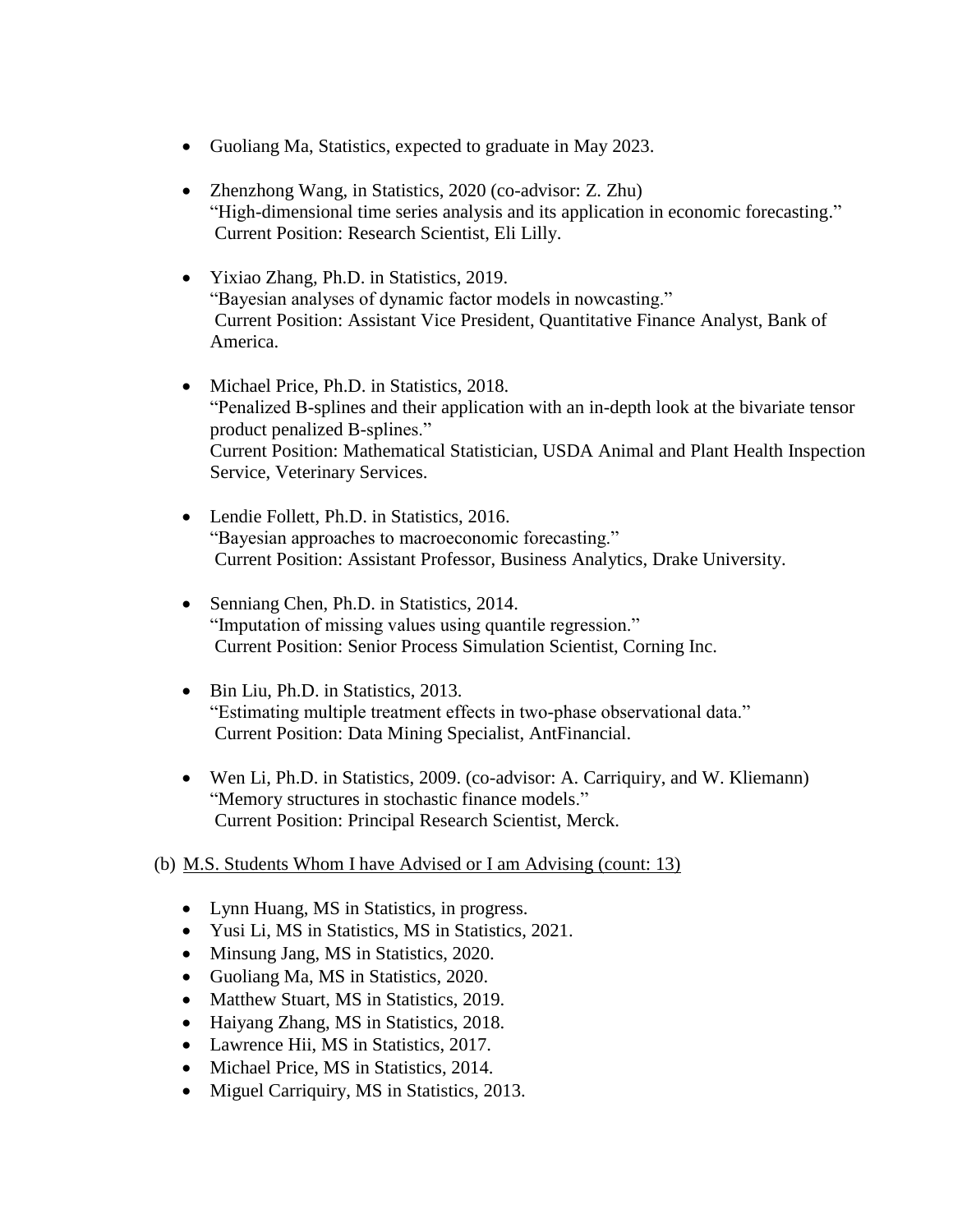- Derek Watson, MS in Statistics, 2012.
- Senniang Chen, MS in Statistics, 2011.
- Dongyan Wang, MS in Statistics, 2009.
- Reka Howard, MS in Statistics, 2008.

### (c) Undergraduate Students (honor program) (count: 2)

- Sarah Ronnkvist (Advised for her honor course component), Graduated in 2019.
- Ji Ju, Statistics (Advised for her honor project), Graduated in 2013.

### (d) Ph.D. Committee (count: 29)

- Hyoungji Kim (Ph.D., Mathematics, in progress)
- Gang Han (Ph.D., Statistics, in progress)
- Feng Zhao (Ph.D., Human Development Family Study, 2020)
- Shaobai Jiang (Ph.D., Economics, 2020)
- Ju Ji (Ph.D., Statistics, 2020)
- Tianyang Zhang (Ph.D., Economics, 2020)
- Hai Jiang (Ph.D., Physics, 2019)
- Manman Qian (Ph.D., English, 2018)
- Linkai Li (Ph.D., Aerospace Engineering, 2018)
- Hejian Sang (Ph.D., Statistics, 2018)
- Yang He (Ph.D., Economics, 2018)
- Samantha Tyner (Ph.D., Statistics, 2017)
- Xiaoguang Feng (Ph.D., Economics, 2017)
- Wenwen Xi (Ph.D., Economics, 2017)
- Chao Li (Ph.D., Economics, 2016)
- Dong Zhang (Ph.D., Human Development Family Study, 2016)
- Huawei Jiang (Ph.D., Electrical Engineering, 2016)
- Lisha Li (Ph.D., Economics, 2015)
- Jongho Im (Ph.D., Statistics, 2015)
- Shan Yang (Ph.D., Statistics, 2014)
- Minsun Riddles (Ph.D., Statistics, 2013)
- Sixia Chen (Ph.D., Statistics, 2012)
- Nicholas Beyler (Ph.D., Statistics, 2010)
- Kanlaya Barr (Ph.D., Economics, 2009)
- Jittinan Aukayanagul (Ph.D., Economics, 2009)
- Lifeng You (Ph.D., Statistics, 2009)
- Xiaodong Du (Ph.D., Economics, 2008)
- Chengyong Tang (Ph.D., Statistics, 2008)
- Lixia Diao, (Ph.D., Statistics, 2008)
- Jennifer Huckett (Ph.D., Statistics, 2008)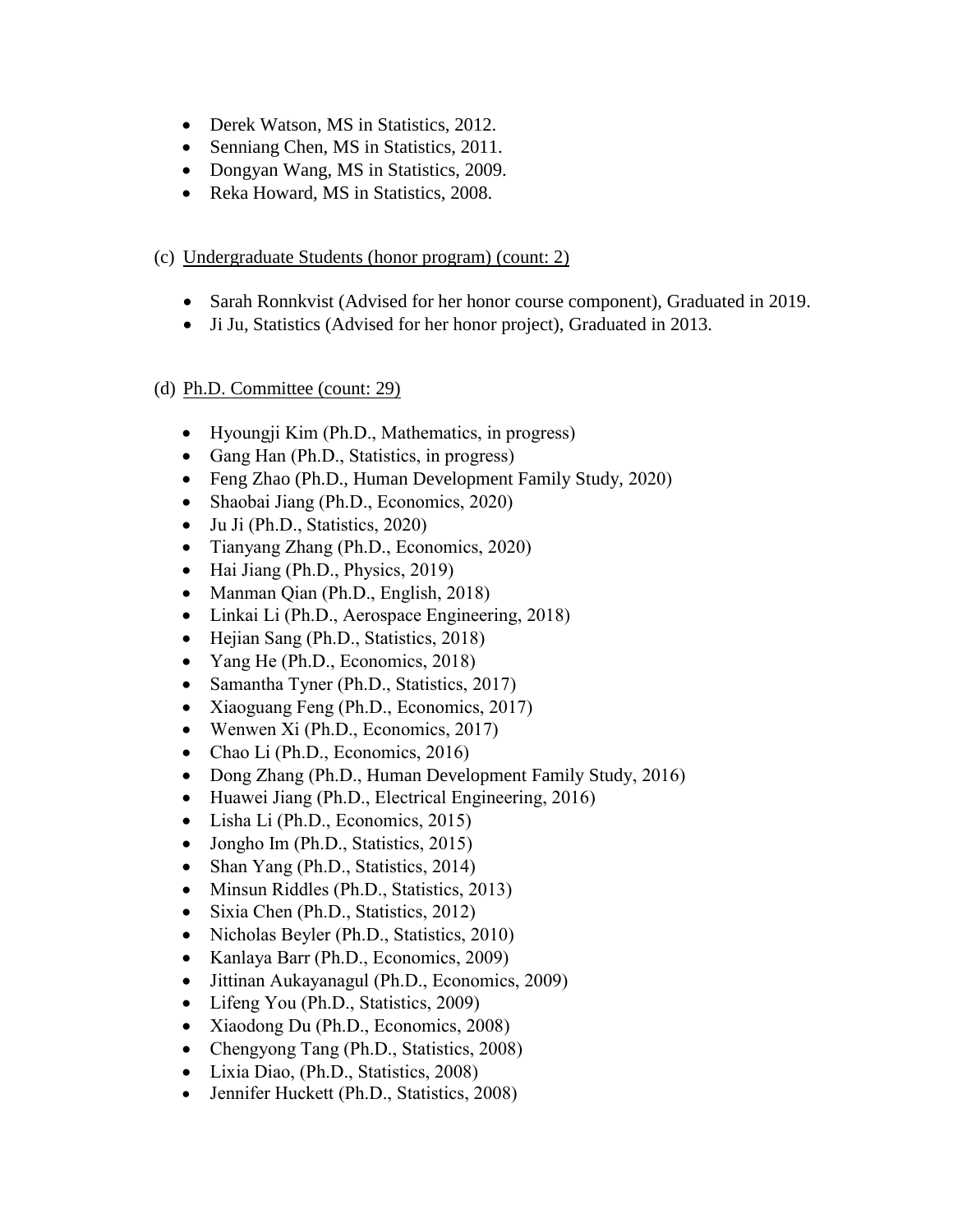- (e) Master Committee (count: 21)
	- Zhenzhen Chen (MS, Statistics, 2019)
	- Steven Harms (MS, Statistics, 2019)
	- Xin Zhang (MS, Statistics, 2018)
	- Dinesh Poddaturi (MS, Statistics, 2018)
	- He Jiang (MS, Statistics, 2018)
	- Dong Zhang (MS, Statistics, 2016)
	- Min Ren (MS, Statistics, 2016)
	- Crystal Peoples (MS, Sociology, 2015)
	- Angela Stone (MS, Public Administration, 2015)
	- Cheng Peng (MS, Statistics, 2015)
	- Yan Huang (MS, Statistics, 2013)
	- Ge Wang (MS, Journalism and Mass Communication, 2013)
	- Ying Wei (MS, Political Science, 2013)
	- Zhenxing Ke (MS, Statistics, 2013)
	- Guangyu Liu (MS, Statistics, 2011)
	- Cheng Peng (MS, Public Administration, 2011)
	- Yan Wang (MS, Statistics, 2010)
	- Kim Young (MS, Statistics, 2009)
	- Feng Wei (MS, Community and Regional Planning, 2009)
	- Yao Chang (MS, Journalism and Mass Communication, 2008)
	- Penglai Li (MS, Electrical Engineering, 2006)

#### **(VIII) PRESENTATIONS**

- (a) Invited Presentations
	- "Conditional Return Distributions: Quantile Regression with Machine Learning", Invited Talk, The 5<sup>th</sup> International Conference on Econometrics and Statistics (EcoSta 2022), Kyoto, Japan, June 2022.
	- "Asymmetric Laplace jumps in returns on cryptocurrencies", Invited Talk, 14th International Conference of Computational and Financial Econometrics, Virtual, December 2020.
	- "Computation Efficiency for a Split Questionnaire Design", Invited Seminar, Westat, Rockville, MD, August 2019.
	- "Quantile Regression Imputation with Missing Covariates and Response Under Nonignorable Missing", Departmental Seminar, Department of Statistics, Oregon State University, April 2019.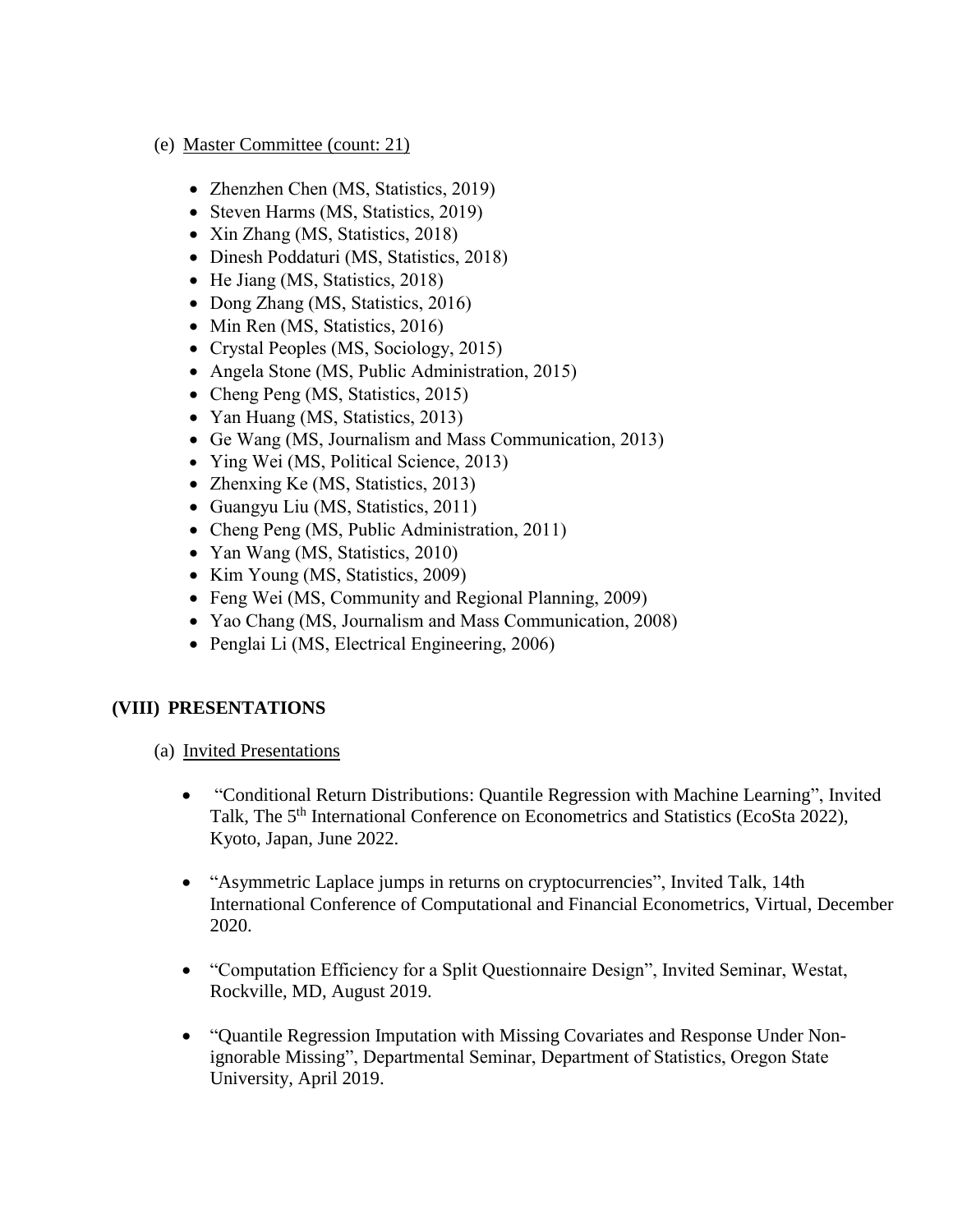- "Achieving Parsimony in Bayesian VARs using the Horseshoe Prior", The 2<sup>nd</sup> International Conference on Econometrics and Statistics (EcoSta 2018), City University of Hong Kong, June 2018.
- "Achieving Parsimony in Bayesian VARs using the Horseshoe Prior", 2018 Kansas Econometrics Workshop at the University of Kansas, Lawrence, Kansa, April 2018.
- "Semi-parametric Quantile Regression Imputation for a Complex Survey with Application to the Conservation Effects Assessment Project", Departmental Seminar, Department of Statistics, University of Wisconsin-Madison, Madison, March 2018.
- "Semi-parametric Quantile Regression Imputation for a Complex Survey with Application to the Conservation Effects Assessment Project", Departmental Seminar, Department of Statistics, Purdue University, West Lafayette, Indiana, March 2018.
- "Nowcasting GDP Using Dynamic Factor Models", Annual Symposium on Modern Statistics (invited guest speaker), Xiamen University, China, 2017.
- "Achieving Parsimony in Bayesian VARs using the Horseshoe Prior", 2017 IMS-China International Conference on Statistics and Probability, 2017, Nanning, China.
- "Parameter Estimation through Semiparametric Quantile Regression Imputation", Departmental Seminar, Department of Mathematics, University of South Dakota, 2017.
- "A New Approach of Spatially Balanced Design in Area Sampling", 2015 Federal Committee on Statistical Methodology (FCSM) Research Conference, Washington DC, 2015.
- "Quantile Regression Imputation Implemented in Complex Survey Data", ICSA/Graybill Conference, 2015, Fort Collins, Colorado.
- "Generalized Method of Moments Estimator Based On Semiparametric Quantile Regression Imputation", ICSA Applied Statistics Symposium, Portland, Oregon, 2014.
- "Statistical Modelling in ART", Producer School, Holmes Murphy, Des Moines, 2014.
- "Generalized Method of Moments Estimator Based On Semiparametric Quantile Regression Imputation", IMS Annual Meeting, Sydney, Australia, 2014.
- Sampling and Estimation of the Bureau of Land Management Rangeland Health Survey", 23<sup>rd</sup> Annual Conference of the International Enviornmentrics Society", Anchorage, Alaska, 2013.
- "Estimating Multiple Treatment Effects Using Two-phase Regression Estimators", Fifth International Conference on Statistics and Society at Renmin University, Beijing, China, 2012.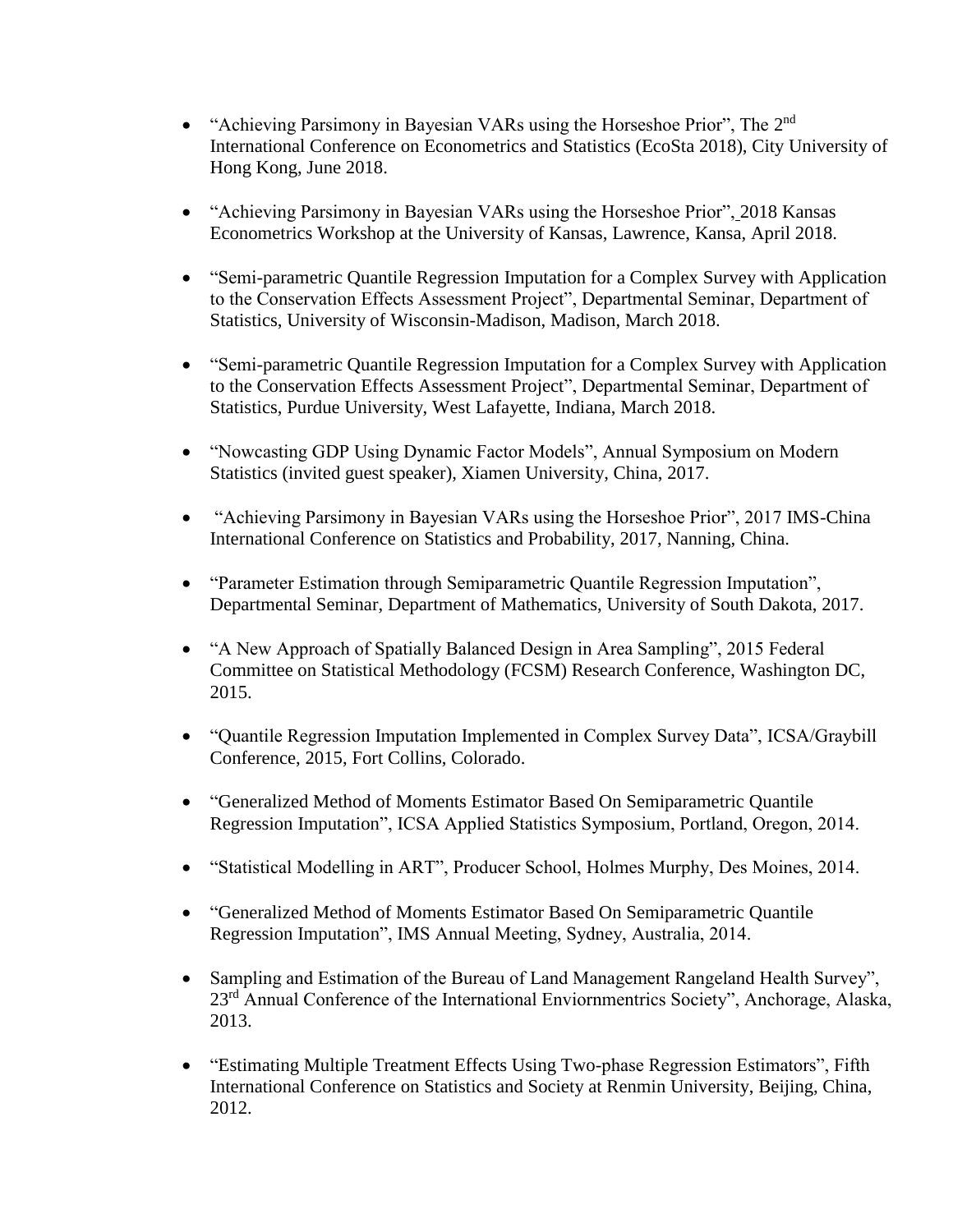- "Estimating Multiple Treatment Effects Using Two-phase Regression Estimators", ICSA Applied Statistics Symposium, Boston, MA, 2012.
- "A Measurement Study in a Longitudinal Survey with Errors-in-Variables", TIES Third North American Regional Meeting, La Crosse, WI, 2011.
- "A semi-parametric estimation of mean functionals with non-ignorable missing data", The Eighth ICSA International Conference: Frontiers of Interdisciplinary and Methodological Statistical Research, Guangzhou, China, 2010.
- "A semi-parametric estimation of mean functionals with non-ignorable missing data", Joint Statistical Meeting, Vancouver, Canada, 2010.
- "Empirical Likelihood Estimation and Test Based on Conditional Characteristic Function", 2009 international conference on statistical finance and econometrics, Chengdu, China, 2009.
- "Return Dynamics with Levy Jumps: Evidence from Stock and Option Prices", 2009 ICSA applied statistics symposium, San Francisco, CA, 2009.
- "Return Dynamics with Levy Jumps: Evidence from Stock and Option Prices", Department of Statistics and Actuarial Science, University of Iowa, Iowa City, IA, 2009.
- "Protocol Calibration in the National Resources Inventory", 2007 Federal Committee on Statistical Methodology Research Conference, Arlington, VA, 2007.
- "A Joint Analysis of Return Dynamics with Levy Jumps Using Stock and Option Prices", 17<sup>th</sup> Annual Derivatives, Securities and Risk Management Conference, Arlington, VA, 2007.
- "A Bayesian Analysis of Time-Changed Levy Processes of Return Dynamics", Seminar on Bayesian Inference in Econometrics and Statistics, Iowa City, IA, 2006.
- "A Joint Analysis of Return Dynamics with Levy Jumps Using Stock and Option Prices", Department of Statistics, Iowa State University, Ames, IA, 2005.
- "A Joint Analysis of Return Dynamics with Levy Jumps Using Stock and Option Prices", School of Business, Virginia Common Wealth University, Richmond, VA, 2005.
- "A Joint Analysis of Return Dynamics with Levy Jumps Using Stock and Option Prices", School of Business, The Hong Kong University of Science & Technology, HongKong, China, 2005.
- (b) Contributed Presentations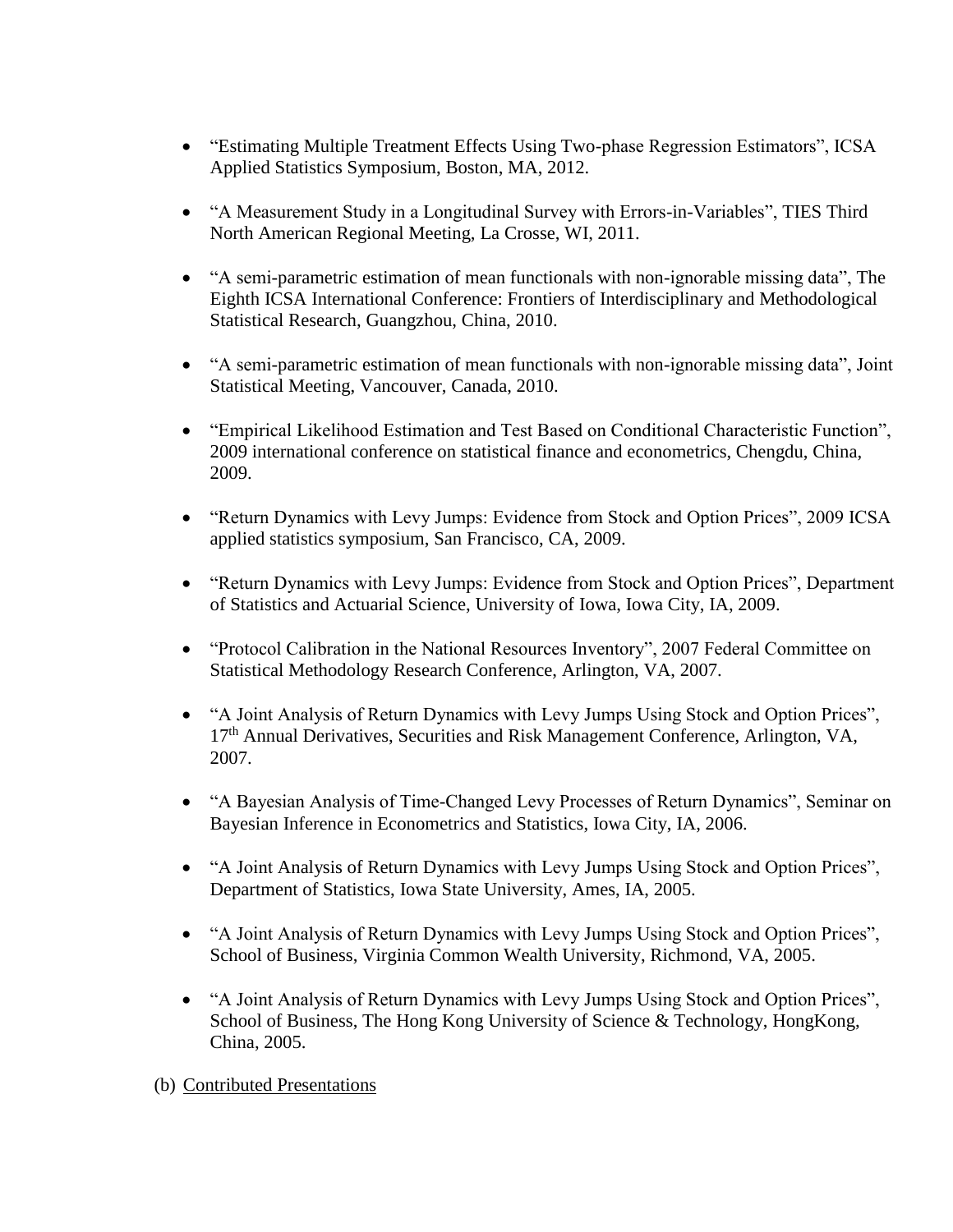- "Achieving Parsimony in Bayesian VARs using the Horseshoe Prior", the third China Meeting of the Econometric Society, Chengdu, China, 2016.
- "Generalized Method of Moments Estimator Based On Semiparametric Quantile Regression Imputation", the 60<sup>th</sup> ISI World Congress, Rio de janeiro, Brazil, 2015.
- "Imputation of Missing Data Based On Quantile Regressions", International Chinese Statistical Association, Bethesda, MD, 2013.
- "Estimating Multiple Treatment Effects Using Two-phase Regression Estimators", International Chinese Statistical Association, NYC, NY, 2011.
- "Protocol Calibration in the National Resources Inventory", 2008 Joint Statistical Meeting, Denver, Colorado, 2008.
- "Empirical Likelihood Estimation and Test Based on Conditional Characteristic Function", 2008 ICSA Applied Statistics Symposium, Piscataway, New Jersey, 2008.
- "Estimation of Levy Jump Models Under the Risk Neutral and Physical Measure Using Stock and Option Prices", IMS/CSPS Joint Meeting, Beijing, China, 2005.
- "Estimation of Levy Jump Models Under the Risk Neutral and Physical Measure Using Stock and Option Prices", Financial Engineering Workshop, Cornell University, Ithaca, NY, 2004.
- "A Bayesian Analysis of Time-Changed Levy Processes of Return Dynamics", 2004 IMS Annual Metting/6<sup>th</sup> Bernoulli Congress, Barcelona, Spain, 2004.
- "A Bayesian Analysis of Time-Changed Levy Processes of Return Dynamics", ICSA Annual Applied Statistics Symposium, San Diego, CA, 2004.
- "A Bayesian Analysis of Time-Changed Levy Processes of Return Dynamics", CIRANO-CIREQ Financial Econometrics, Montreal, Canada, 2004.
- "A Bayesian Analysis of Time-Changed Levy Processes of Return Dynamics", Department of Statistical Science Seminar, Cornell University, Ithaca, NY, 2004.

# **(IX) CONSULTING EXPERIENCE**

- (a) Statistical Consulting for National Agencies
	- Bureau of Land Management:

o Provided statistical support and consulting to BLM rangeland surveys to assess trends and status of health conditions on BLM rangeland. Tasks included how to design sampling using NRI foundation segments as frames, weighting, estimation, and final estimation.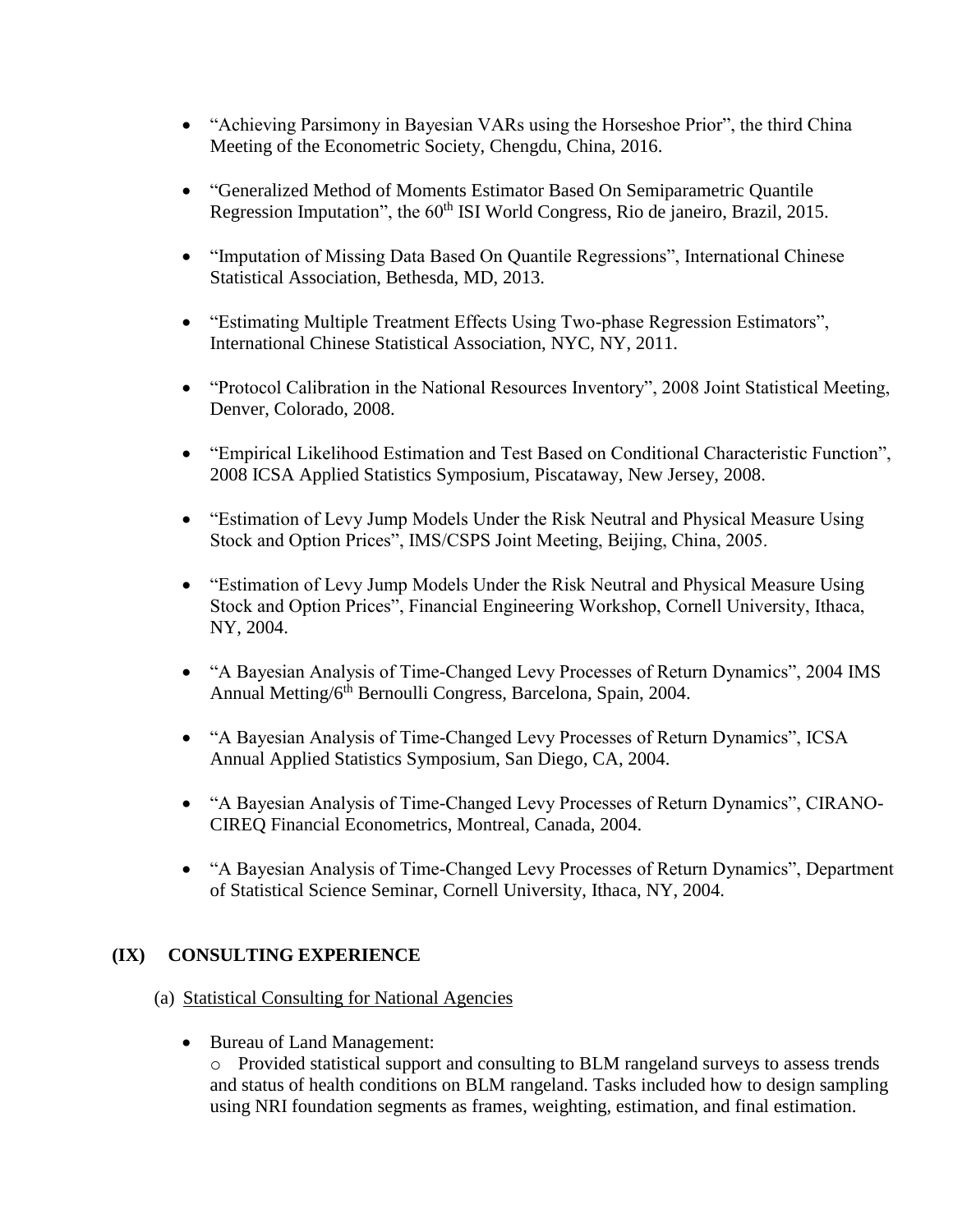o Developed a new approach for area frame sampling for BLM rangeland study, and a statistical method for integrating multiple surveys data.

• Natural Resources Conservation Service:

o NRI grazing land surveys. Provided statistical support for NRI rangeland and pastureland surveys to assess trends and status of health conditions on nonfederal grazing lands. Tasks included weighting, combing multiple year data and statistical inferences. o Developed a new sampling design to achieve spatial balance in the NRI grazing land survey samples, a statistical method for integrating rangeland surveys across federal and nonfederal lands in US.

o NRI measurement study. Developed a statistical approach to examine the effects of image change from film to digital. Tasks included sampling, experimental design and statistical analyses.

o NRI Puerto Rico and Hawaii masher study. Conducted a statistical analysis to assess the change between the new data collection protocol and the old one in Puerto Rico and Hawaii.

o NRI generalized lease square estimate study. Explored the difference in efficiency between two options of co-variance matrixes. Tasks included computing panel weights, control totals and ratio adjustments to the weights.

o NRI calibration study. Provided statistical consulting to study the effect of changing survey modes due to technology advancements in NRI survey. Tasks included designing sampling, randomization of data collectors' assignments, and statistical analyses.

• Economic Research Service:

o Provided statistical support and consulting to ERS's rural business survey to assess effects of community assets on rural business development. Tasks included helping design the study, selecting communities and respondents, building statistical model and analyzing data to make correct inference about the population.

• National Agricultural Statistics Service:

o Provided statistical support and consulting to help NASS modernize sampling and estimation processes in their June Agricultural survey. Tasks included developing an approach to adjust the bias in the farm service agency estimate, combining it with the June agricultural survey estimates, and expanding the farm service agency data to represent the universe of agricultural land.

• National Center for Food and Agricultural Policy:

o Provided statistical support and consulting to the American Veterinary Medical Association on pet demographic survey and related research survey. Tasks included designing and carrying out a national survey, weighting and performing statistical analyses.

- (b) Statistical Consulting at University Level and Community level
	- ISU Daily Readership Survey: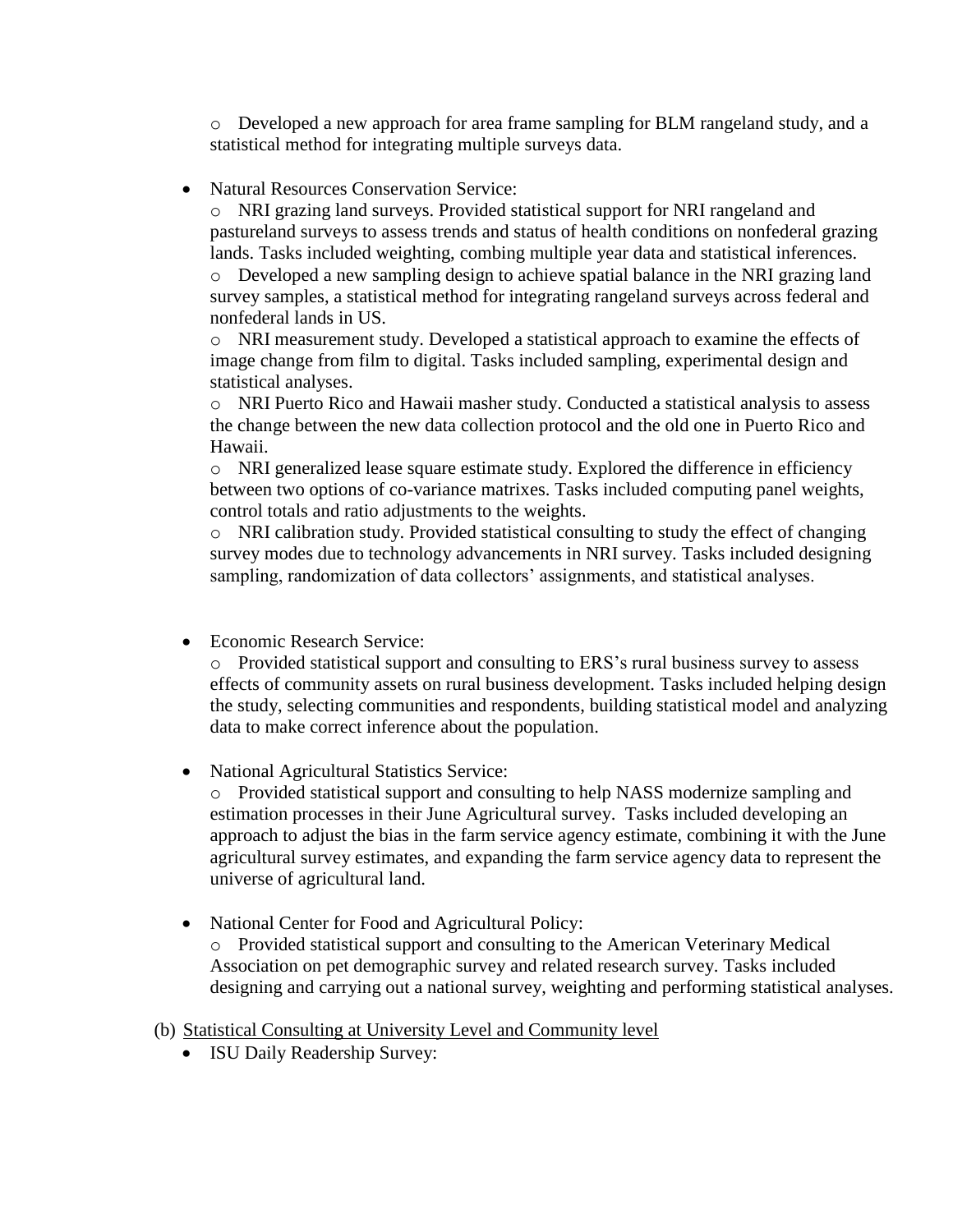o Helped designing the sampling, data collection and weight calculation, missing data adjustment in the survey to help ISU Daily evaluate and improve its new coverage and advertising patterns in printed newspaper and online edition.

• ISU Faculty Activity Survey (three times)

o Helped selecting samples, providing weights, estimating parameters and constructing statistical inference in the survey to estimate the average number of hours worked per hour by ISU faculty.

• CyRide Survey

o Helped CyRide Transit meet reporting requirements established by the US department of Transportation. Tasks included evaluating a sample size calculation to achieve the precision specified by Federal Transit Administration, finding a handful of errors and suggesting corrections.

• ISU Student Health Assessment

o Helped Thielen Student Health Center at ISU to obtain weighted estimates for responses by ISU students to the 2007 National College Health Assessment survey. Tasks included imputing missing gender values, creating weights, providing statistical consultation to Health Center staff on SAS output and future survey designs.

• ISU STATCOM – Ames Public Library Survey

o Helped students from Statistics in the Community (STATCOM) to conduct a survey for Ames Public Library survey. Tasks included advising students to design sampling according to time slots within days, weeks and months of the year, and do estimation afterwards.

- ISU Vet Med Survey Bovine Viral Diarrhea (BVD) Cow Disease o Helped a telephone survey with veterinarians and cattle producers in 2007 focusing on cattle diagnosed with BVD virus. Tasks included developing a stratified two-stage cluster sampling design and sample size determination after taking into account the intra-cluster correlation.
- Center for Industrial Research and Service (CIRAS) Bio-Product Survey o Helped a telephone survey of manufacturers and distributors of bio-based products in 2010. Tasks included providing consulting to a CIRAS industrial specialist on the sampling frame, the design and the final data analysis
- Center for Industrial Research and Service (CIRAS) Bio-Product Index Pilot Survey o Provided data collection services for a pilot study being conducted for CIRAS to test the development of an index that would provide benchmark data on the bio-based industry. Tasks included providing consulting to help sampling design, analyses of data, and giving recommendations in the final report to USDA.
- ISU Political Science Professors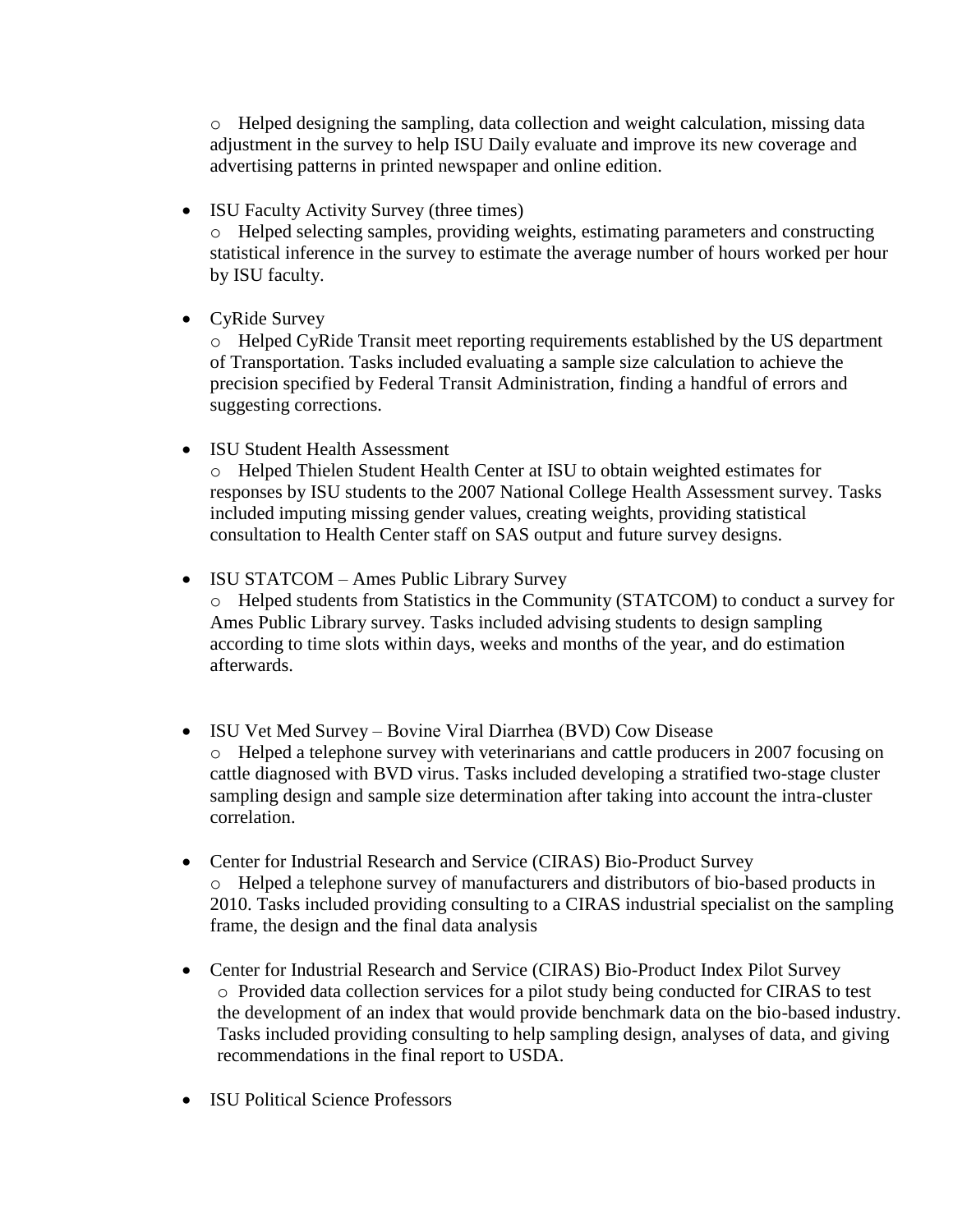o Helped two professors from department of political science at ISU on some public opinion surveys about global warming issue. Tasks included proposing and implementing a way to adjust biases in their estimates caused by temperature, gender and age effects.

- Holmes Murphy ART Assessment o Helped Holmes Murphy company in Des Moines to develop a methodology to estimate the relationship between their several key risk indicators with their loss in dollar value.
- American Pop Corn Panel Survey

o Helped a popcorn consumer survey, and provided statistical analysis for another consumer perception survey with respect to two popcorn flavors.

• ISU Parks Library o Helped students from Statistics in the Community (STATCOM) to conduct a survey for ISU Parks Library survey. Tasks included advising students to design sampling, and to do estimation afterwards.

# **(X) HONORS & AWARDS**

- Laha Award (2004). Institute of Mathematical Statistics
- Best Student Paper Award (2004), International Chinese Statistical Association
- Graduate School Fellowship (2003, 2004), Cornell University.

# **(XI) SERVICES**

- (a) Departmental Committees (Statistics) or University Committees
	- Seminar Chair: 2012 Fall, 2016 Fall, 2019 Spring
	- Ph.D. & M.S. Prelim Exam Committee: 2009 question writer, 2010-2011 member, 2012 question writer, 2014 question writer, 2016 question writer, 2017 question writer, 2018 question writer, 2019 member, 2020 member
	- Reading Room Committee: 2007-2008 member, 2008-2010 chair
	- Social Committee: 2006-2007 chair
	- Admission Committee: 2006-2007 member, 2015-2016 member, 2016-2017 member, 2017-2018 member
	- Diversity Committee: 2005-2007 and 2009-2011 member, 2007-2008 and 2012-2013 chair
	- Snedecor Remodeling Committee: 2007-2009 member
	- Faculty Search Committee
		- o Stat Chair Search Committee, 2012-2013 member, 2013-2014 member
		- o Stat-Math Joint Position Search Committee, 2013-2014 member
		- o Stat Applied Probability Search Committee, 2014-2015 member
		- o Stat-CSAFE Position Search Committee, 2016-2017 member
		- o Stat-Data Science Position Search Committee, 2019-2020 member
	- Honors & Awards Committee: 2014-2015 member
	- Adviser for STATCOM: 2012-2016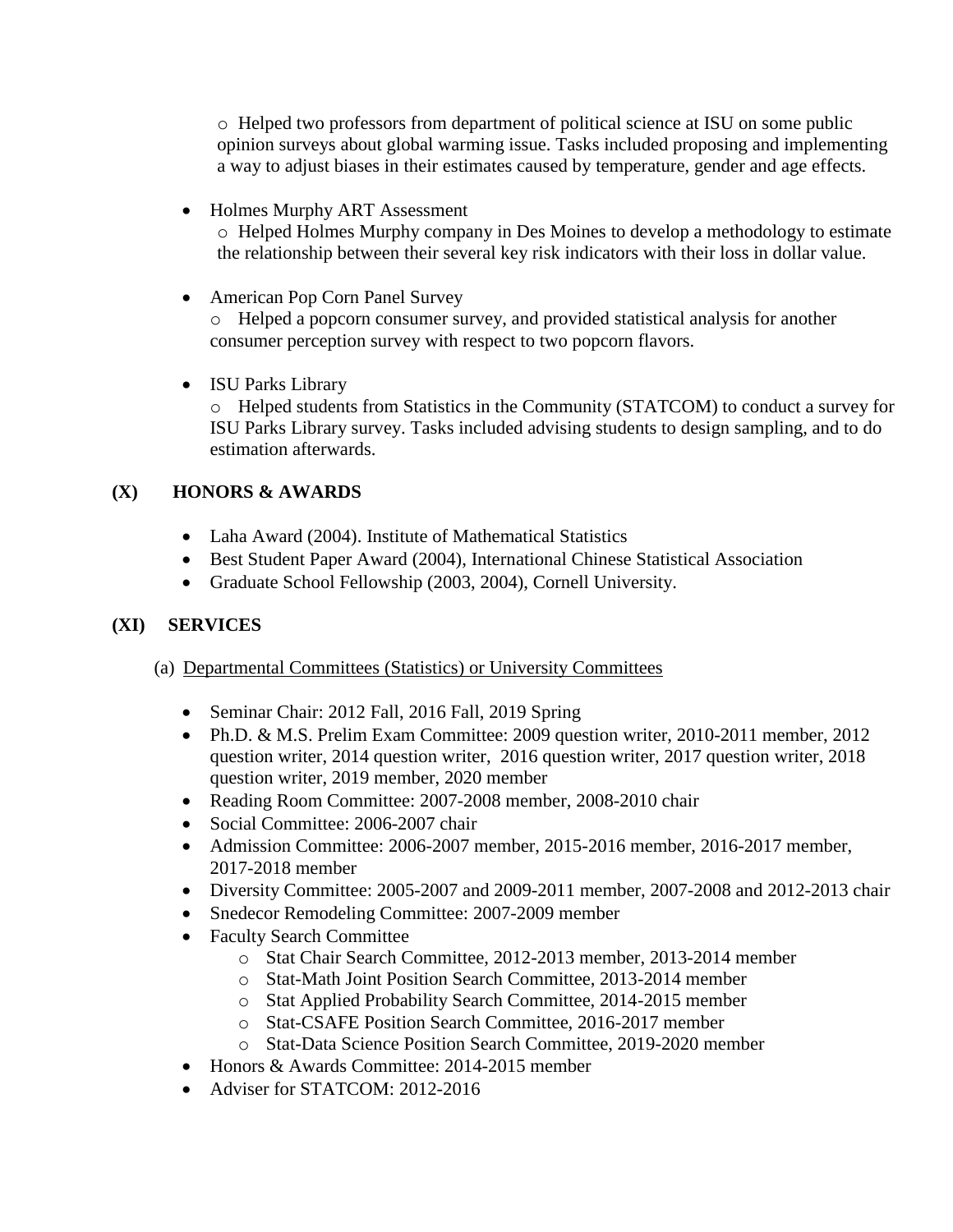- Adviser for STAT-ers: 2017-2020
- Curriculum Committee: 2020 member
- Diane Brandt Scholarship Nomination Evaluation, ISU Graduate College: 2016, 2017, 2018
- Distinguished Lectures Committee: 2021 chair
- 75<sup>th</sup> Anniversary Celebration Committee: 2021 member
- Undergraduate Recruitment Committee: 2021 member

# (b) Committee of Professional Statistical Organizations

- ASA Survey Review Committee Member: 2020 present
- ASA Student Travel Award Committee (Business and Economics Session): 2015 2019
- ASA Publication Officer (Business and Economic Statistics Section): January of 2014 December of 2016
- JASA/TAS Review Associate Editor: January of 2013 January of 2014
- ASA Edward C. Bryant Scholarship Committee: January of 2012 December of 2014
- Open Statistics Journal Associate Editor: January of 2022 Present

# (c) Conference Organization

- Session Chair, Invited Session on Survey Statistics, Conference Celebrating the  $75<sup>th</sup>$ anniversary of the Statistical Laboratory, Department of Statistics and Statistical Laboratory, Iowa Stat University, Ames IA (June 2009).
- Session Chair, Invited Session on Financial Statistics, International Chinese Statistical Association Applied Symposium, Piscataway, New Jersey (June 2008).

# (d) Refereeing for Journals

- Journal of the American Statistical Association
- Journal of Financial Econometrics
- Survey Methodology
- Annals of Applied Statistics
- Journal of Official Statistics
- Australian and New Zealand Journal of Statistics
- Statistical Science
- Statistica Sinica
- Statistics and Its Inference
- Statistics and Probability Letters
- Mathematical Finance
- Journal of Nonparametric Statistics

# (e) Refereeing for Grant Panel